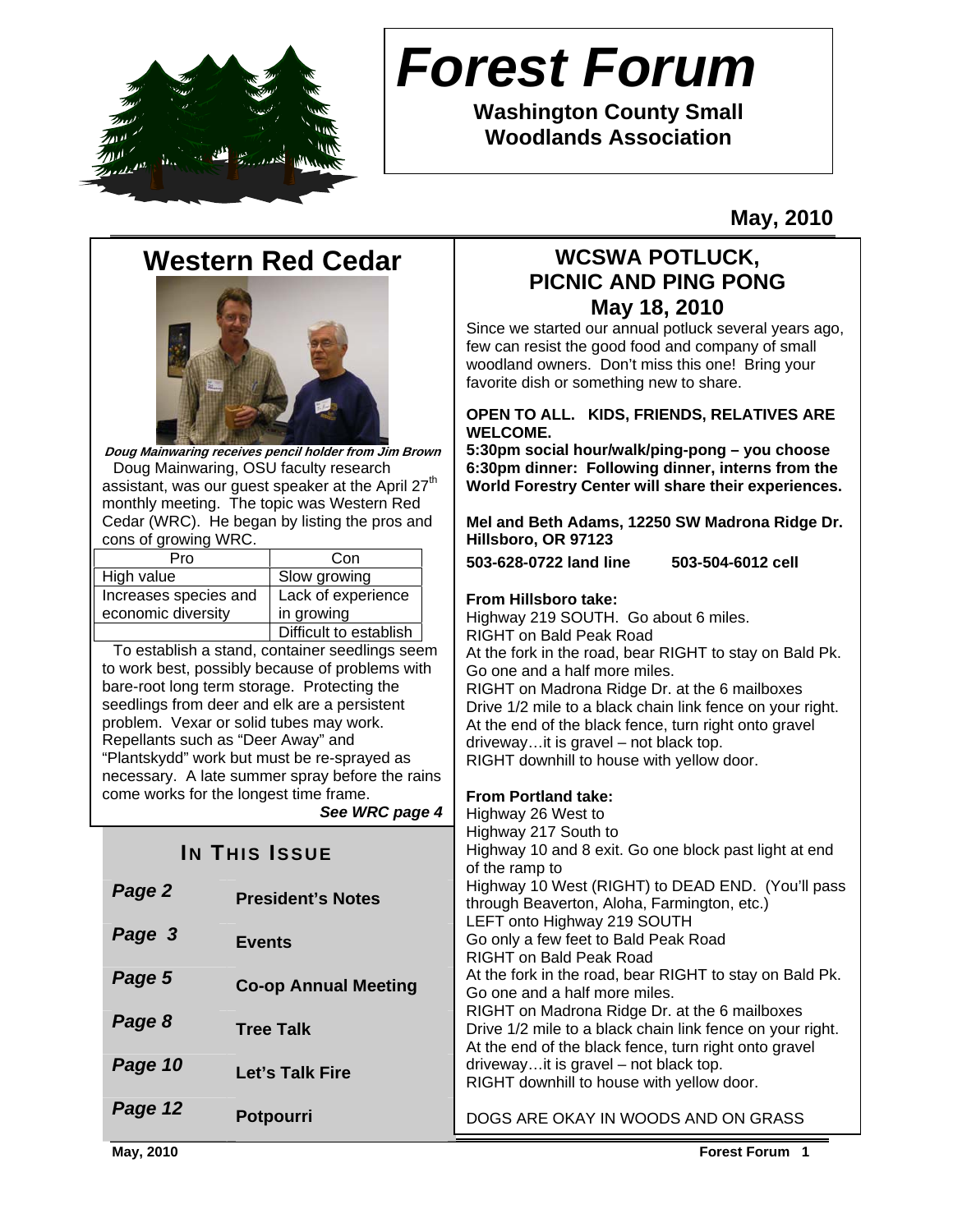# **Notes from the President**

I hope you have taken the opportunity to get started on your woodland projects for 2010. My current effort is cutting brush in a 7-year- old stand of reprod. It has a robust mix of Scotch broom, blackberry, poison oak, and hawthorn – a true witch's brew! My farm has good soil but receives only 35 inches of rain per year. Established blackberry grow 30 feet in a season; Scotch broom about 6 feet. Low rainfall means slower evergreen tree growth, so brush is a serious problem. I cut all this stuff in 2008!

I guess I like Scotch broom best. It fixes nitrogen, has no thorns, and can be pulled up easily from damp soil as long as it isn't too large. Often, it will not re-sprout from the stump, and it decays quickly. Poison oak grows slowly and is easy to spot this time of year, but tricky to cut down obvious from its name. The tangled growth and thorns of blackberry are harder to deal with. Hawthorn (the worst!) is slow-growing, but the stems are very hard and the thorns are downright lethal. Cutting hawthorn with a chainsaw puts one's hands close enough to the action that thorns on thrown stem material can penetrate right to the bone – even through gloves. Penetration this deep poses a serious infection hazard!

I am using a hefty brush-cutter with a cobra blade attached. The blade has chain-saw teeth welded to a main disc. The teeth are easily re-sharpened. This blade will cut off a 3-inch Doug fir sapling in an instant, so its use requires careful handling. The brush-cutter puts distance between the operator and the material being cut, so flying debris is not much of a hazard. Long sleeves, gloves, and eye protection are still essential, as well as hearing protection.

So why not spray? Answer: I failed to follow my plan to spray in fall of 2008. This year, my calendar has a note in LARGE print on September  $15<sup>th</sup>$  to spray as soon as weather permits. I only spot-spray, and the compact growth of the re-sprouted plants will be easy to target. In spite of the competition, the trees are growing well, but it is difficult to work among these invasive, noxious, thorny, poisonous, and/or non-native weeds. A stitch in time would have……

Important reminder: Your local woodland association needs your help! We have one new person on the membership committee, but still could use one or two more. The legislative committee is still VACANT! The seedling committee could use another member or two. Working in any of these committees requires little time and no previous experience, but their functions are vital to the interests of our members. If you think you might be interested, please contact me or any Board member and we will tell you more about it. You can still decide yes or no. For Master Woodland Managers, committee work can count toward your service time!

**ATFS**: if your farm is currently Tree Farm certified, you may need to update your management plan to meet new ATFS certification requirements for 2011. Some of our local Master Woodland Managers will soon receive training which will enable them to help you decide whether changes are needed in your plan. Amy Grotta can put you in touch with an appropriately trained MWM.

Another reminder: The *WCSWA roster* will be distributed to members in July. Now is the time to check your contact information. If you can't find your copy of the roster, e-mail me and I will e-mail your info from the current roster. Revisions should be sent to the OSWA office in Salem. All data in the WCSWA roster are drawn directly from OSWA records.

The good news: My neighbor says it's o.k. for me to cut down his hawthorn tree! Into the chipper!!

Jim Brown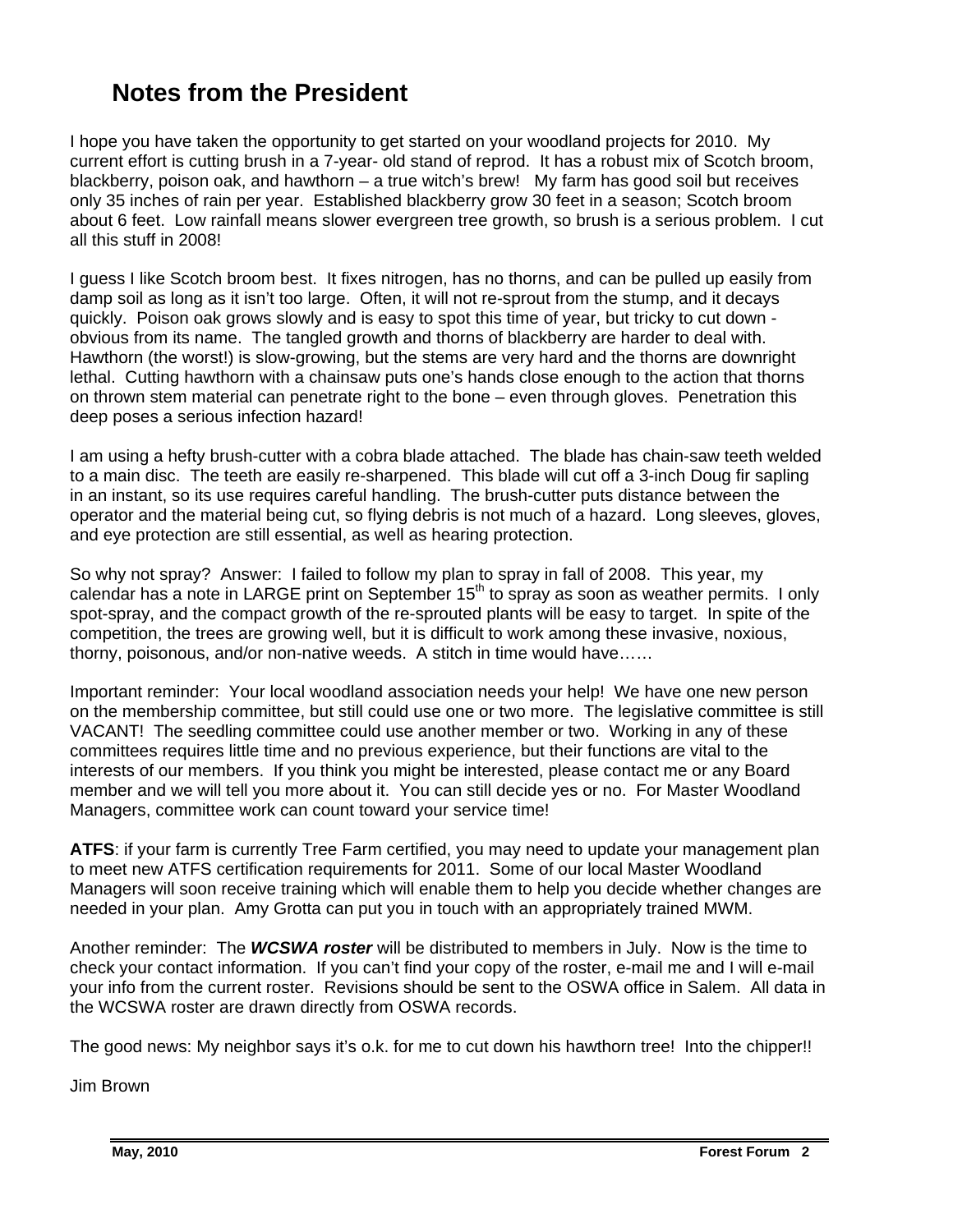#### **WCSWA Leadership**

**President – Jim Brown, 503-284-6455 jimbrownorch@msn.com Vice-President – Scott Hayes, 503- 992-1509 scotthayes@wildblue.net Secretary-Treasurer – Bob Shumaker; 503-324-7825 bshumaker@coho.net**

#### **Board of Directors**:

Dick Courter; 503-297-1660 genetechs@aaahawk.com Doug Eddy, 503-628-1468 douglas.eddy@upwardaccess.com Tom Nygren, 503-628-5472 tnygren@juno.com Sam Sadtler 503-324-0223 sams@teleport.com Bonnie Shumaker – 503-324-7825 bshumaker@coho.net Bill Triest – 503-626-1838 williamht@earthlink.net

#### **Legislative Committee Chair:**

vacant

### **WCSWA Website**

www.wcswa.org **Website Manager: Kathy Scott** Contact Tom Nygren for web postings and information.

#### **Forest Forum Newsletter**

Editors: Tom Nygren & Bonnie Shumaker 503-628-5472 or 503-324-7825 e-mail: tnygren@juno.com or bshumaker@coho.net Proofreaders: Bonnie Shumaker, Dan Hundley, Tom Nygren, Ardis Schroeder

### **The Tree Farm Tradin' Post**

*A free service to our members: List tree farm items/land to buy, sell, or trade. Contact Tom Nygren, 503- 628-5472. Got a tool or piece of equipment you don't need any more? Or maybe you are looking for tools, equipment, property, or materials? You can place a free advertisement in Forest Forum. Another way for tree farmers to help each other! (3 month limit)* 

**For Sale:** 1 Box of 250 unused Terra Tech protection tubes, 4" X 30". \$75 OBO. Call Bill at 503-626-1838

Wanted: Ford F250 Diesel. Early 90's 4x4 preferred. Also need a 12K tiltbed trailer. Call Don at 503-357-2942.

**Trade: (none)** 

|                  |    | <b>Event Calendar</b>                                                                                                                                                              |
|------------------|----|------------------------------------------------------------------------------------------------------------------------------------------------------------------------------------|
| May              | 15 | Oregon Woodland Cooperative Annual Meeting - 9:00am at<br>the Kinton Grange                                                                                                        |
|                  | 18 | <b>WCSWA Annual Potluck</b> at Mel/Beth Adams. 5:30pm walk in the<br>woods and/or social hour followed by 6:30pm dinner                                                            |
| June             |    | 10 & 19 Sustainable water management in Tualatin Basin - free tours. See<br>Forest Forum article on page 8<br>Thursday, June 10 $1 - 5$ pm<br>Saturday, June 19 8:30 am - 12:30 pm |
|                  | 19 | <b>WCSWA Field Trip to Urban Timberworks - (near OMSI). Details</b><br>and directions in June Forest Forum                                                                         |
| July             | 31 | <b>WCSWA Annual Tree Farmer of the Year Tour - John Mulholland</b><br>Tree Farm near Gaston. Reserve the date; details to follow.                                                  |
| <b>September</b> | 17 | Pacific Logging Congress, Clatskanie                                                                                                                                               |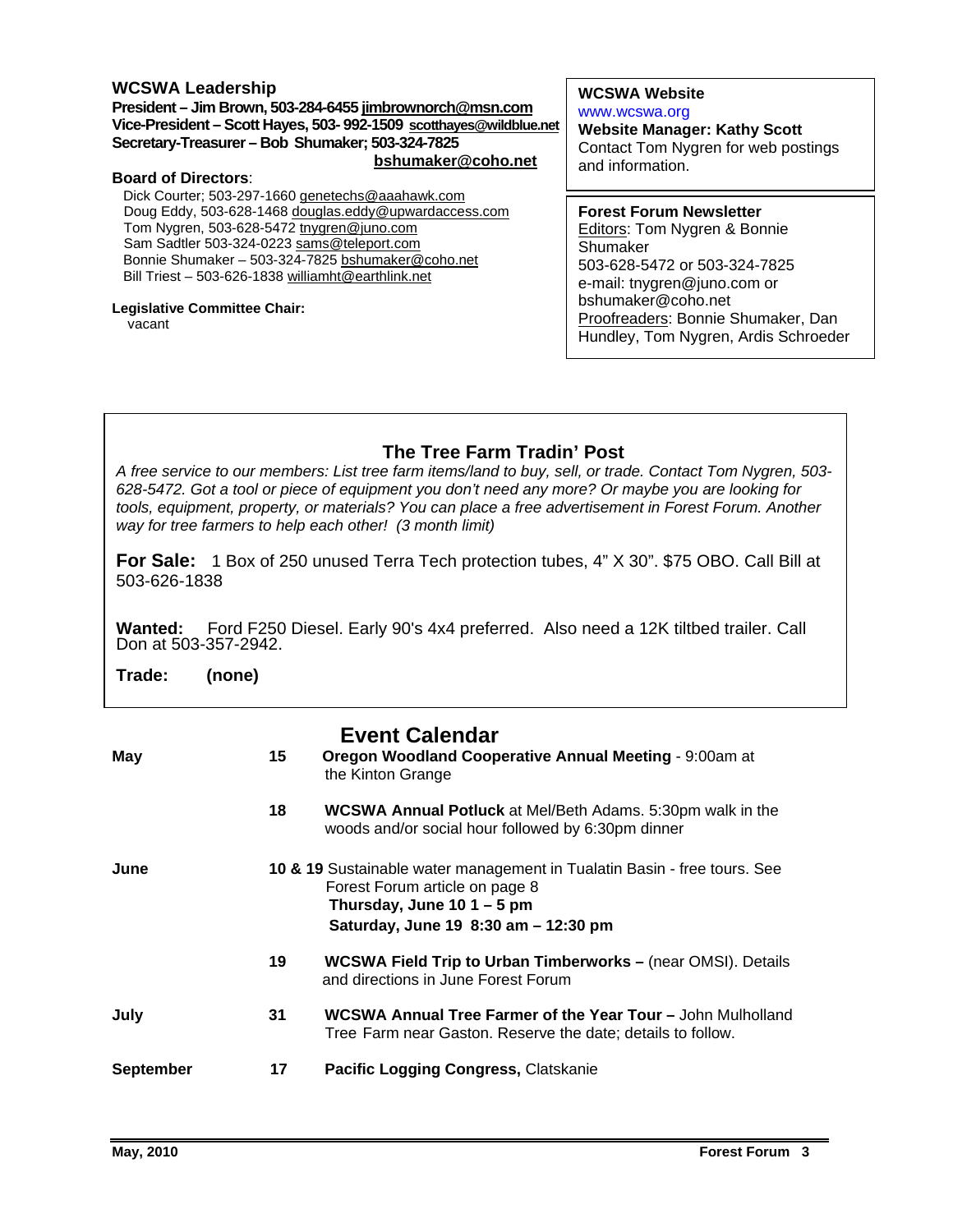# **Advertising Opportunity:**

**The Forest Forum is a monthly newsletter sent out to over 250 members and friends of WCSWA. Advertisers receive free newsletters for the duration of their ads.** 

#### **ADVERTISING RATES (PRICE INCLUDES TYPESETTING & AD PREP)**

**YES!** I want to advertise in the WCSWA Forest Forum. Ad size:

Enclosed is a check or money order for: 1 issue \_\_\_ 4 issues \_\_\_ 12 issues \_\_\_

| Company__________            |  |
|------------------------------|--|
| Contact                      |  |
| Address_________________     |  |
| City/State/Zip______________ |  |
| Phone                        |  |
| Fax                          |  |

Please send this form, ad copy, logos, photos, etc. to:

#### **Dallas Boge, 10735 NW Thornburg Rd, Gales Creek, OR 97117**

|                      |       |        | 12     |
|----------------------|-------|--------|--------|
|                      | issue | issues | issues |
| 1/12                 | \$15  | \$30   | \$75   |
| page                 |       |        |        |
| 1/6 page             | 25    | 50     | 125    |
| 1⁄4 page             | 35    | 70     | 175    |
| $1/3$ page           | 45    | 90     | 225    |
| 1/ <sub>2</sub> page | 65    | 130    | 325    |
| $2/3$ page           | 86    | 170    | 425    |
| Full                 | 125   | 250    | 625    |
| page                 |       |        |        |

#### *WRC, continued from page 1*

WRC grows anywhere doug fir grows well and may be underplanted within a Doug fir stand due to WRC's shade Good site selection includes root rot pockets and high seasonal water tables where Doug fir cannot grow. tolerance. Starker Forests have had success planting WRC in patches (1/2 acre or more) as long as it isn't a heavy browse area. WRC does not like large open areas as they get sun-baked easily. Choose partially shaded areas, perhaps next to an older stand. WRC is more sensitive to herbicides, so consult herbicide charts before spraying around seedlings. Thinning is not recommended since there is very



little mortality in dense stands. Commercially, WRC is grown on a 60 year rotation.

 WRC grows about one-third slower than Doug fir, so in a mixed stand, the fir will overtop the cedar slowing it down. The cedar will persist, however, and may be harder for deer and elk to find. Clusters of 10-25 WRC may still be elusive to deer and elk and only the edge trees will be suppressed.

 As far as wood quality, WRC generally has small knots, less sapwood, doesn't rot easily, but has more fluting and butt swell and is a more tapered tree.

# Improbable Senate Alliance Could Create American Waste Biomass Energy Industry From Clean Technica.com, published April 10, 2010

Freshman Democratic Senators Mark Begich (D-AK) and Jean Shaheen (D-NH) have been joined by Republican Senators Mike Crapo(D-ID) and Lisa Murkowski (D-K) in announcing breakthrough bipartisan support for a little-utilized form of renewable energy, with major implications for greenhouse gas reductions in the US in the American Renewable Biomass Heating Act.

Their legislation would expand the use of waste biomass in high-efficiency heating systems in commercial and industrial buildings, Brighter Energy reports, by expansion of 30% tax credits to exceed the \$1,500 limit, and to extend past the current expiration date of 2013.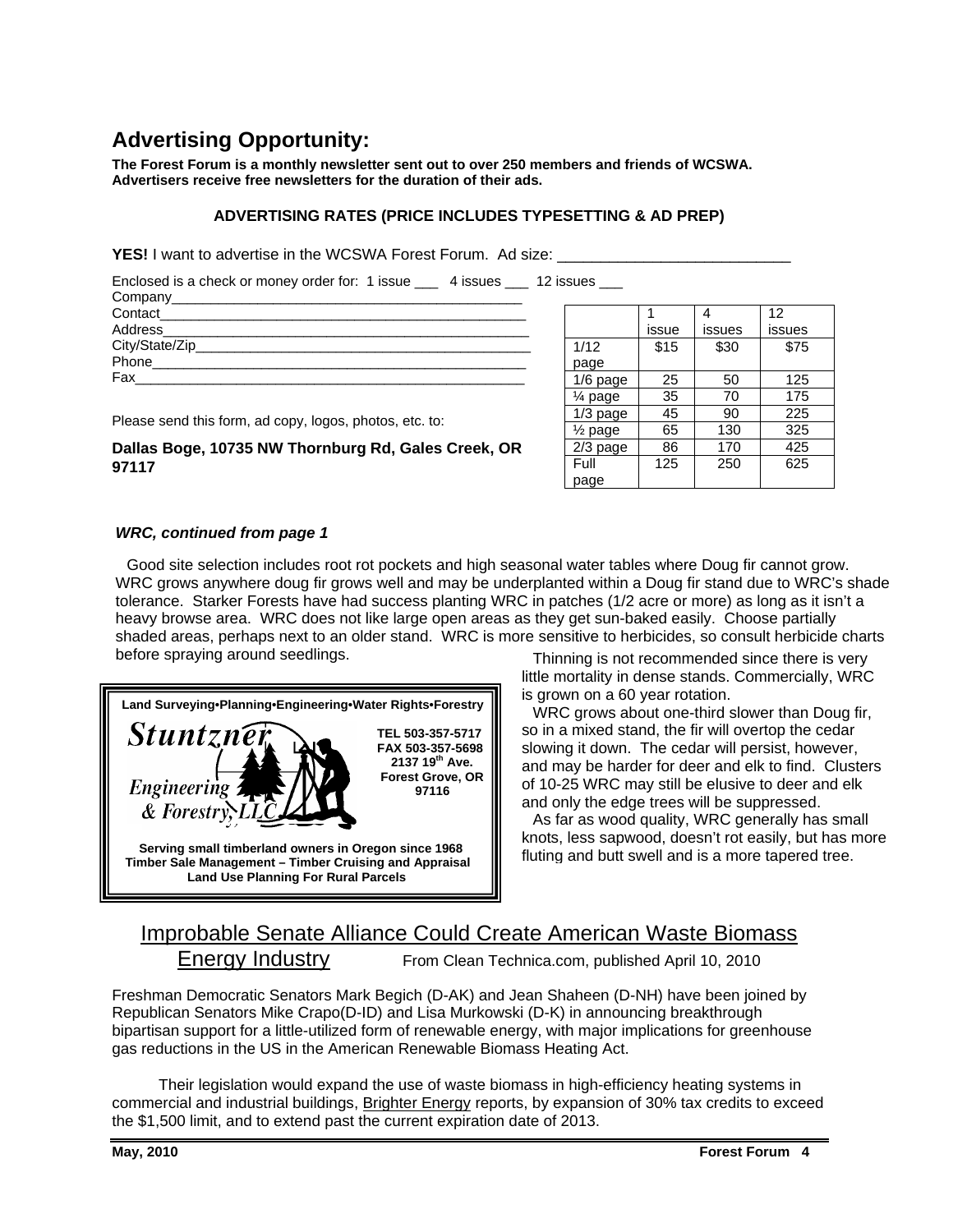# *Oregon Woodland Co-op Annual Meeting Features Marketing Panel, "Goods from the Woods"*

 The annual meeting of the Oregon Woodland Cooperative will occur on **May 15th** at the Kinton Grange on Scholls Ferry Road in Washington County. The meeting will feature an exhibit of forest products and projects by Co-op members and a panel discussion on marketing diverse and value-added products. Here's a good opportunity to learn about what the Co-op has been doing with bundled firewood, floral greenery, value-added special wood products, maple syrup, jams and jellies, and other products to capture economic values from their forests and supplement their normal timber harvests! The "Diverse Products – Value-Added Markets" panel of experienced and knowledgeable experts on several forest product marketing venues will share their thoughts on how owners of small woodlands can obtain the highest value from their products. Speakers will include Steve Bowers, OSU Extension Forester from Douglas County aka "Treeman", Scott Zimmerman, well known for his "custom cut for added value" marketing and a speaker to discuss multi-forest products.

 All woodland owners or those interested in Co-op activities are invited to attend. The meeting program will begin at 9 a.m. with a "meet and greet" social and "Goods from the Woods" exhibit. The main event, a panel presentation "Diverse Products – Value-added Markets" will begin at 10:30 a.m., followed by a potluck lunch at noon. Demonstrations of how some of the "Goods from the Woods" are harvested, processed, and packaged for value-added sale will follow lunch.

The Kinton Grange is located on Scholls Ferry Road, about 5 miles west of Washington Square (www.kintongrange.org for more specific



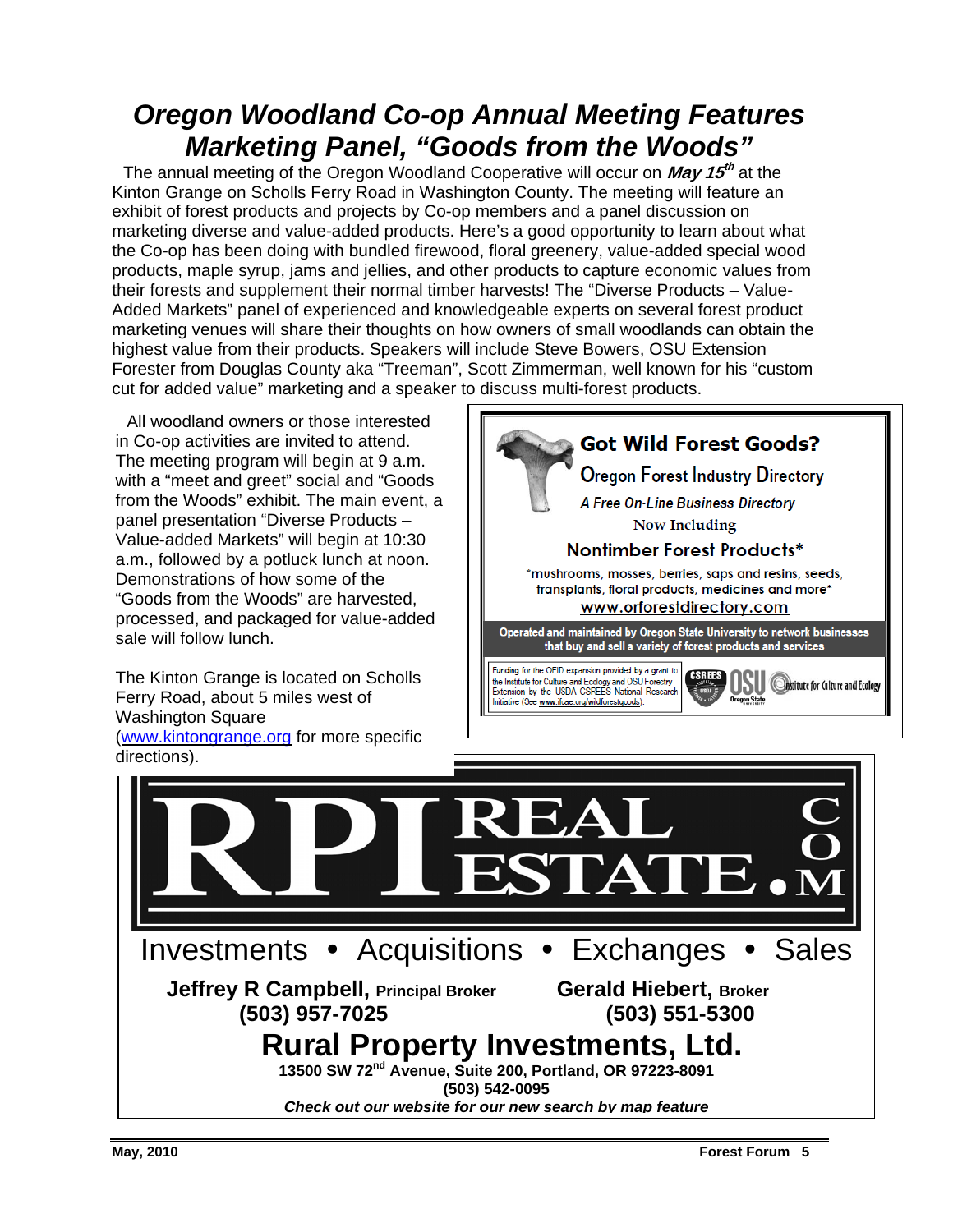



Longview Fibre Paper Packaging Inc. filed permits to build a new 65-megawatt biomass power plant which would replace an existing 25-megawatt biomass boiler at its Longview, WA pulp mill. The \$100 million biomass plant will burn 38,000 tons of mill waste and hog fuel monthly. Scheduled to be online by third quarter 2011, it would be the Northwest's largest biomass plant and #14 in North America.



**GEMENT ASSISTANCE PROGRAM** 

P.O. Box 1200 • Oregon City, OR 97045 **CALL TODAY FOR YOUR FREE CONSULTATION** 

Email: Ken@MapForesters.com



503-655-5524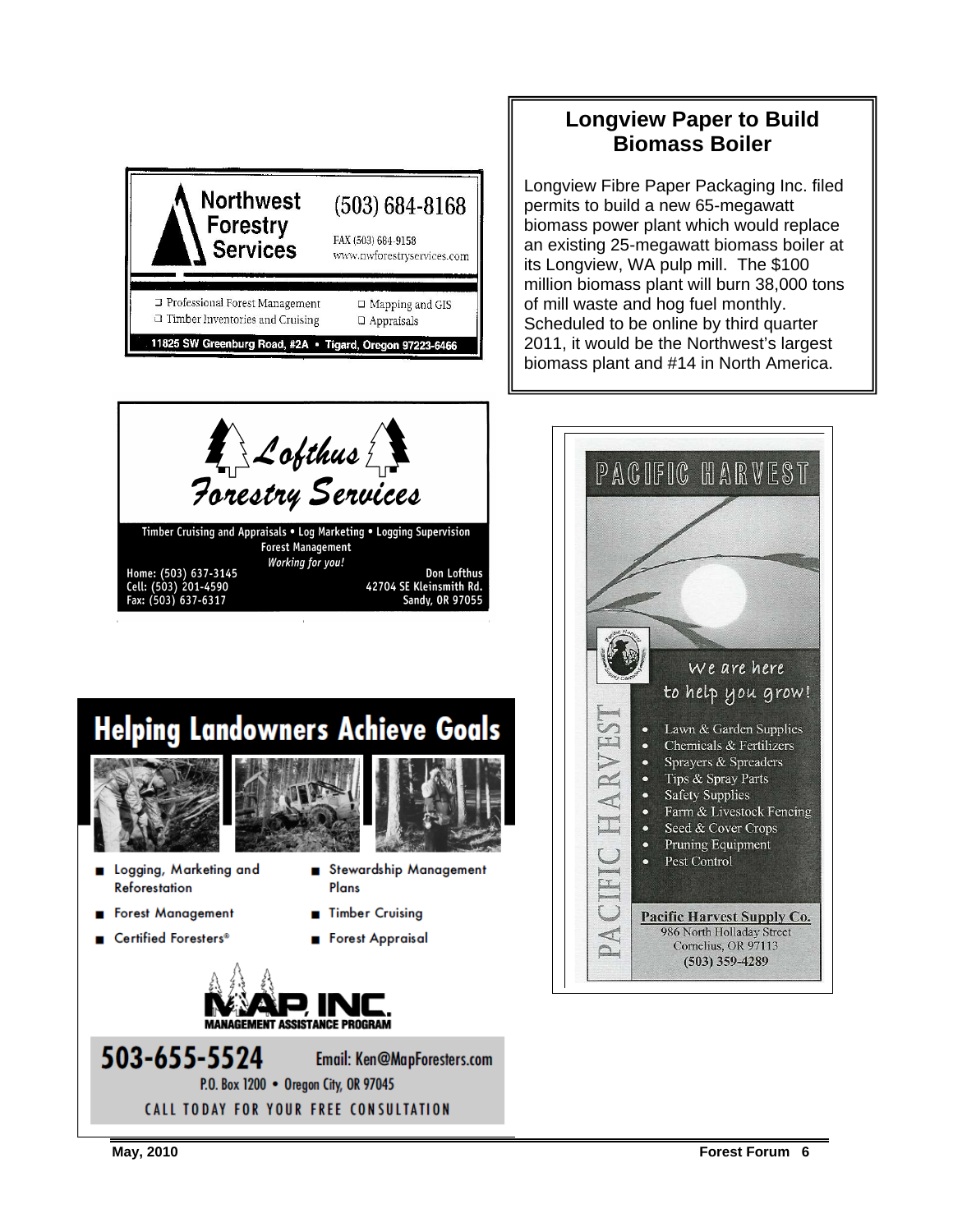# **Did you Know?**

In America, the "great outdoors" includes 262 million acres of woodlands owned by family forest owners. These families own more than one-third of the nation's forests and woodlands -- an essential component to conserving America's Great Outdoors. By contrast federal forest lands comprise only 25 percent of our forests.



1 container site (plugs), 2 bareroot/transplant sites (p+1,  $1+1$ )

Contract growing and spec seedlings for forestry and Christmas tree production

# LET US GROW YOUR SEEDLINGS

**David Gerdes Mike Gerdes** inquiries@silvaseed.com

#### FORESTERS . NURSERYMAN . SEEDSMAN



"Serving Many of the Reforcstation Needs of the World From This Location Since 1889"

# **WCSWA Scholarships Awarded**

 The five member WCSWA scholarship selection committee met in mid-April to evaluate the applications for our two \$1,000 scholarships. This money is from the profit of our native plant sale held the second Saturday in March each year. This was the ninth year for our plant sale and the seventh year we have had funds available for scholarships. The first few years' funds were sent to OSU for scholarships there. This is the fourth year that WCSWA has given our finds to applicants sponsored by our members.

 Our scholarship recipients this year are Bethany Schroeder and Isaac Richfield. Congratulations to both of them. They have been invited to attend either our Tree Farmer of the Year event in July or our Annual Meeting in November.

 Choosing recipients for these funds is not an easy job. If there are any of our members who are experienced with scholarships and would like to help re-evaluate our application process, please contact me by phone (503) 357-7688 or email kayboge@juno.com

*By Sharon Boge, Scholarship Committee Chairman* 



2010 WCSWA Plant Sale set up and ready Customers were pleased with plants

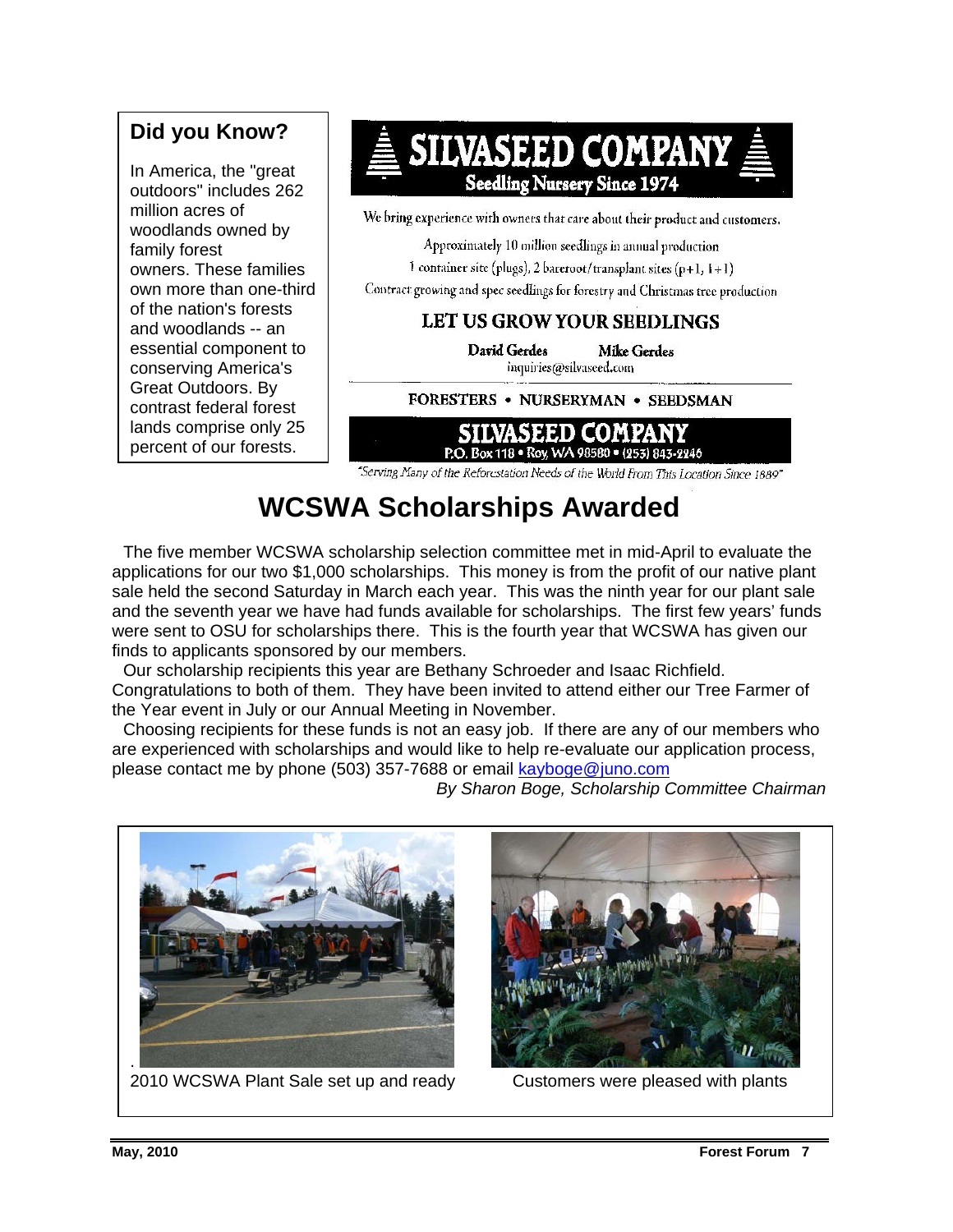# **TREE TALK** by Bonnie Shumaker

# **After Winter Solstice**

Light Science knows Increases day by day Slow rising Temperature days Give farmers note of when to plant Soil warms Mushrooms flower Mycorrhizas pump nutrients from fungus to root Eye is beckoned Woodland flowers Trilliums, violets, hummingbirds drawn to wild currant Nature awakening, still Fir trees keep their silence Yet whisper a sense of stirring from root to trunk, branches and buds I observe carefully each day Looking for bud swell in the seedling Why must I wait so long for the luscious spring-green and this year's growth? **Patience** Will be Rewarded

### **Free Tours to Showcase Sustainable Water Management in Tualatin Basin**

 Water has become a global concern and even in the Tualatin Basin, we face increasing water resource challenges. Through a partnership between the Tualatin Basin Water Supply Partnership and the Tualatin River Watershed Council, two free tours in June will focus on how water resources are managed to protect water quality in the basin. Learn how local water managers are planning for long-range water needs of fish, farms, families and factories.

 The tours feature visits to Blooming Nursery near Cornelius, Scoggins Dam and Hagg Lake, and the Joint Water Commission Water Treatment Facility near Forest Grove. You will also hear how organizations and the public can protect our fragile watershed for future generations.

The dates and times of the tours are:

- **Thursday, June 10 from 1 5 pm**
- **Saturday, June 19 from 8:30 am 12:30 pm**

To register for the free tours, please contact Stacy Strauss at stra8295@pacificu.edu or call her cell at 541-915-1612. To learn more about our region's water supply needs, visit www.tualatinbasinwatersupply.org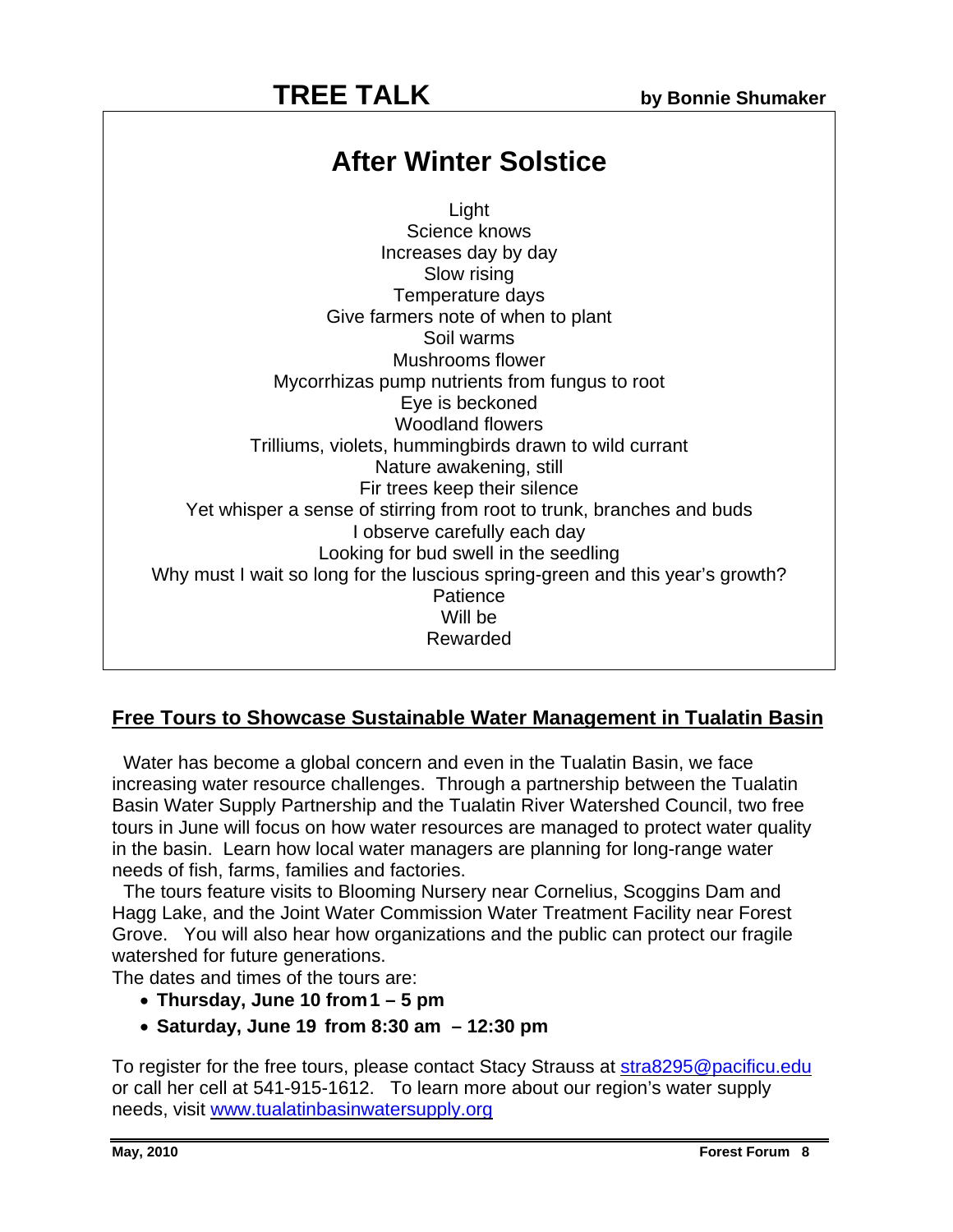

# **U.N. Releases Forest Report**

 A United Nations' report says forests are winning in some countries thanks to planting programs, but disappearing in parts of South America and Africa as trees are cut down for farmland.

 The forestry report was released in Rome recently.

 According to the Food and Agriculture Organization, Brazil and Indonesia, which had the highest loss of forests in the 1990's, have significantly cut deforestation rates. China, India, the United States and Vietnam are also seeing the benefits of ambitious planting programs.

 Scientists say forests can help mitigate climate change effects by storing carbon. U.N. forestry official Eduardo Rojas said it's the first time experts have found the rate of deforestation decreasing globally thanks to concerted efforts.

*-Associated Press*

# **Western Red Cedar – Polk County President shares his experience**

For 10 or 15 years, I have had luck solving the "expected problems with animal browse". We (I) have fabulous success with WRC and don't have any problems with browse, though we have deer up the

For a few years I watched the Cedar seedlings and their browse, and found a few truths.

1) There is nothing that can be done about Elk, fortunately Elk usually come and go. Deer are the problem. 2) Deer only eat Cedar in late winter and early spring - from Jan 1st to Mar 31st. There is no need to protect them at any other time.

3) Whole trees protected in tubes will stay in the tubes, as anything that pokes out (like a leader or branch) will be eaten. This will eventually kill the tree.

For success with WRC, only the leader needs to be protected and only from Jan 1st through Mar 31st. We want to get that leader out of 'deer range' as quick as possible, from seedling to 5' tall.

To protect the WRC leader, buy tubes in 3' lengths and cut them in half, as you only need 16" to 18"pieces. Buy 5 foot bamboo stakes. When you plant a WRC, stick a bamboo stake next to it as these are easy to pick out.

For success with WRC, here is the key! Visit each tree twice a year. At Christmas or Jan 1st, put just the leader into a tube, wherever it needs to be on the length of the bamboo. Around spring break or Mar 31st, visit the tree again and remove the tube. Leave it stuck on the bamboo to mark the tree for next Christmas. Once the trees are 5' tall, you don't need any more protection. This works, period.

Yours; Forest Dan, aka Mark Havel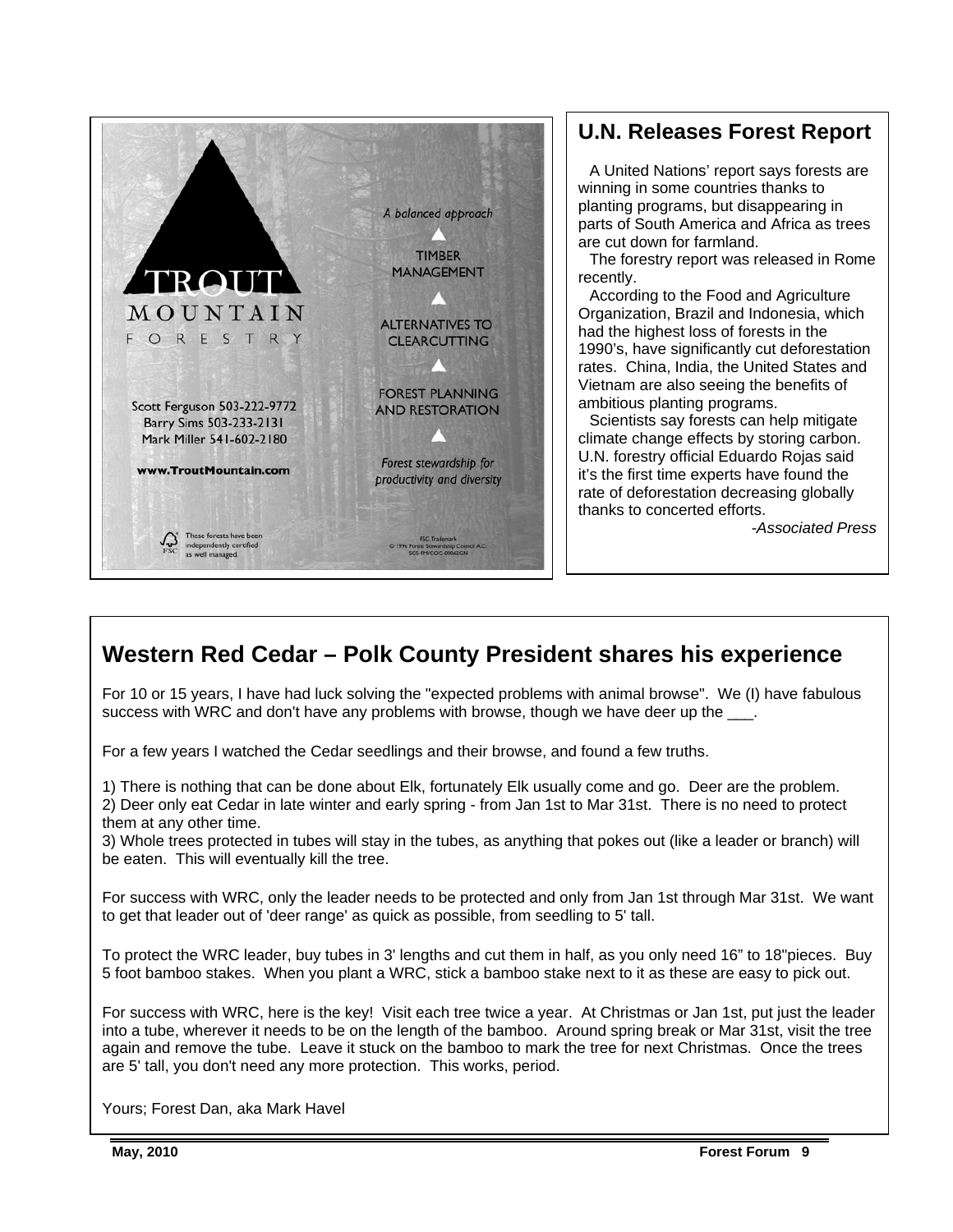# Let's Talk Fire ... Prevention & Suppression *by Scott Hayes*

This time of year, the Oregon Department of Forestry's Forest Grove District is finishing the hiring of 24 summer fire fighters. They will be the core, front-line initial attack forces this summer. As fire season approaches, they will start their training with the permanent fire personnel.

Fire season is declared by the State Forester, usually by mid-June in our area, as forest fuels dry out and daily temperatures rise. Restrictions are placed on burning and the use of powerdriven machinery. So if you have a burn barrel, you will need a burning permit! Check with the ODF Forest Grove office for regulated use details.

As the fire season progresses, you will start to see those orange-colored posters alerting us to restrictions. As fire danger increases, forest operations are restricted. Industrial Fire Precaution Level 1 requires fire equipment on operations and a fire watch after the operation ends for the day; Level 2 is called a Partial Hootowl and permits most operations only from 8am-1pm; Level 3 is a Partial Shutdown which stops or restricts many operations, with some exceptions; and Level 4 is a General Shutdown where all operations are prohibited.

About 16 forest lookouts were used to monitor and report fires, but the last lookout was removed in 1998 due to costs and effectiveness. Most fire reports are reported by cellular phones and telephones. As fire danger increases, ODF uses an aerial scout plane to patrol the forests.

What happens when prevention fails? In Washington County, most fires are reported through 911, with the emergency center dispatching the rural fire department. The ODF Forest Grove dispatch center, which monitors 911, also directs its closest engine to the fire. The person on the first engine to arrive assesses the fire's potential and notifies their dispatcher. The ODF protection supervisor or the protection unit forester may respond to a reported fire.

Additional units are requested by the incident commander, or IC, who is the person responsible for directing resources that arrive on the fire. The Incident Command Structure (ICS) is a standard adopted across emergency agencies in Oregon. (In any emergency floods, fires, accidents - you will see an Incident Commander and other ICS positions depending on the emergency's size and complexity).

When initial attack fails and the fire grows, added forces are requested by the IC. In Washington County, they may come from surrounding ODF districts, other rural fire departments, or forest industry. The South Fork Prison Camp, located off Hwy 6 on the way to Tillamook, has crews organized to fight fires. The 200 man camp is jointly managed by Corrections and ODF, with 10 man fire fighting crews supervised by an ODF employee. Because of their excellent training and work ethic, inmate fire crews are in high demand across Oregon. Air retardant can also be ordered, but air craft are not usually close by – and it isn't cheap!

As the fire danger becomes more severe late in the fire season, the State Forester is authorized by the Legislature to hire standby "severity forces", such as helicopters with water buckets, private engines and dozers, and hand trailing crews.

Next month, I'll write about what happens when a wildfire escapes initial attack and exceeds the resources (human and financial) available at the local ODF district.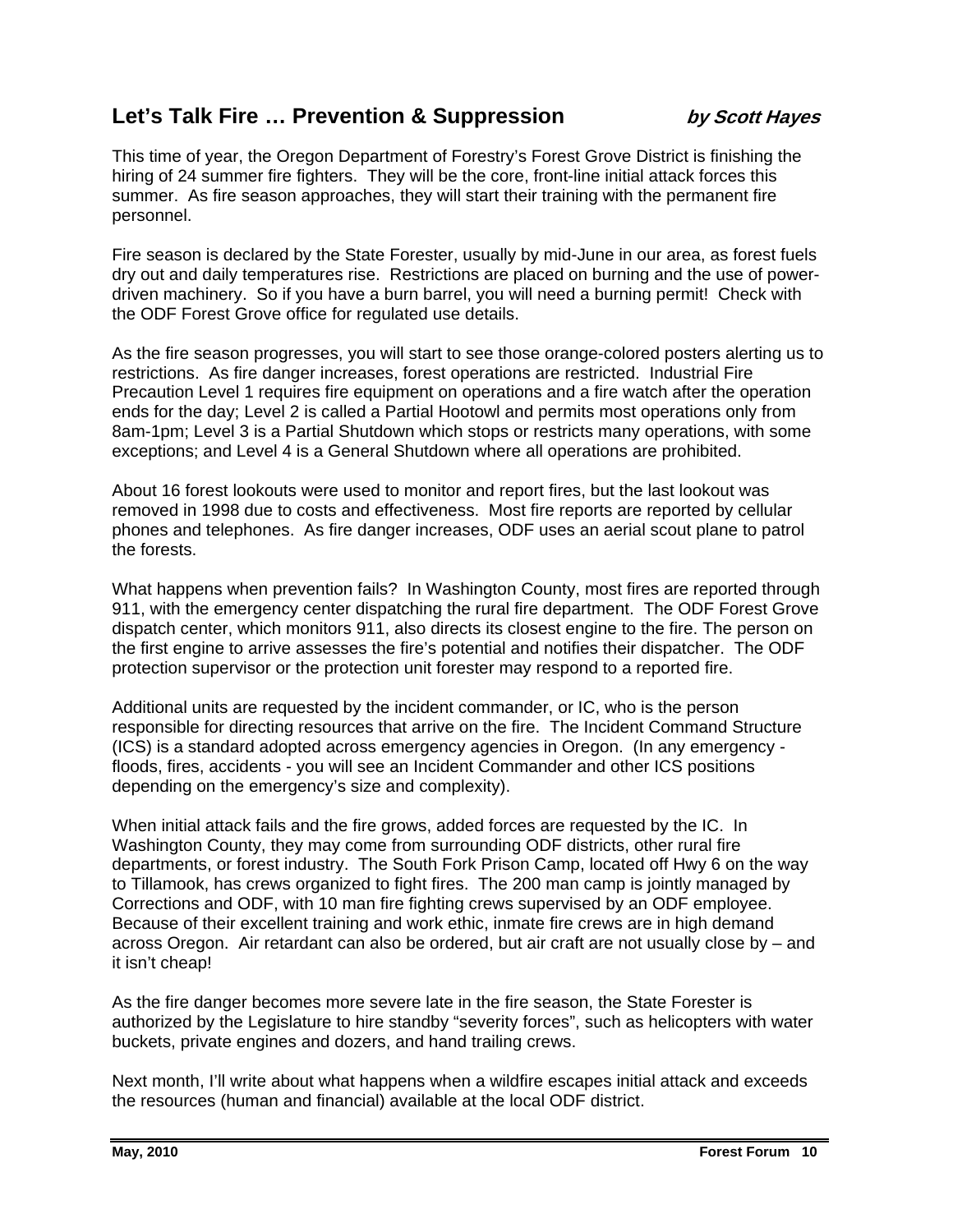# **Forest Epidemic is Unprecedented Phenomenon, Still Getting Worse**

*from Science Blog.com 4/5/10* 

CORVALLIS, Ore. -- The Swiss needle cast epidemic in Douglas-fir forests of the coastal Pacific Northwest is continuing to intensify, appears to be unprecedented over at least the past 100 years, and is probably linked to the extensive planting of Douglas-fir along the coast and a warmer climate, new research concludes.

Scientists in the College of Forestry at Oregon State University have also found that this disease, which is affecting hundreds of thousands of acres in Oregon and Washington and costing tens of millions of dollars a year in lost growth, can affect older trees as well as young stands -- in some cases causing their growth to almost grind to a halt. The newest findings were just published in *Forest Ecology and Management*, a professional journal.

Swiss needle cast is a native fungal disease specific to Douglas-fir that was first described in Europe. It rarely kills trees but causes discoloration, loss of needles and growth reduction, and is common in the Pacific Northwest wherever Douglas-fir grows. However, it caused significant problems only in recent decades along the coast. Starting in 1984, an epidemic began to develop, and it worsened after 1996.

"It's now clear that this epidemic is a new phenomenon, with far more severity and impact than anything we've observed from Swiss needle cast in the past," said Dave Shaw, an assistant professor at OSU and director of a cooperative designed to fight this disease. "We've known of this disease for decades but it was considered a non-issue in terms of forest health. A perfect storm of conditions that favor this fungus has caused a major epidemic that is still growing."

The new study concluded that warmer conditions, especially from March through August, are associated with significantly reduced growth in diseased trees, which may reflect earlier fruiting of the fungus. Wet, drizzly conditions in May through July are also important. The warm, wet conditions within 20 miles or so of the Pacific Ocean make those areas a hotspot of disease in coastal Oregon and Washington.

Another key suspect, scientists say, is the planting for decades of a monoculture of Douglas-fir in replacement of coastal forests, which previously had trees of varying ages and different species. Evenaged stands of vulnerable Douglas-fir allow the fungus to build up to much higher levels, releasing spores that can literally spread with the wind. Reductions in growth of 20-30 percent are fairly common, and sometimes higher.

It used to be thought that the disease primarily affected only younger trees, mostly less than 40 years old and predominantly the 10-30 year age group, the researchers say. This study, based on examinations of rings in naturally-regenerated trees more than 80 years old, for the first time showed that they are very susceptible as well. The findings erase any hope that older trees will "outgrow" the susceptibility to this disease, the scientists concluded.

The impact of Swiss needle cast is highly uneven, difficult to predict, and often dependent on microclimate, terrain and availability of soil nitrogen. Fungicides can control it, but cost too much to be practical and raise environmental concerns. However, OSU is developing tools to better anticipate the problems it may cause and allow forest managers to consider alternative management strategies. Planting of less Douglas-fir is one option, using more western hemlock, red alder or other species.

In some places, nature has already begun this approach.

"We've seen sites where western hemlock is overtopping Douglas-fir that has almost stopped growing, and may ultimately replace it," Shaw said. "Some stands are already converting to alternative species on their own."

Work is under way to develop fungal-tolerant Douglas-fir families that may be of some value, especially in areas with low or moderate levels of the disease. Those studies will not be complete for several years.